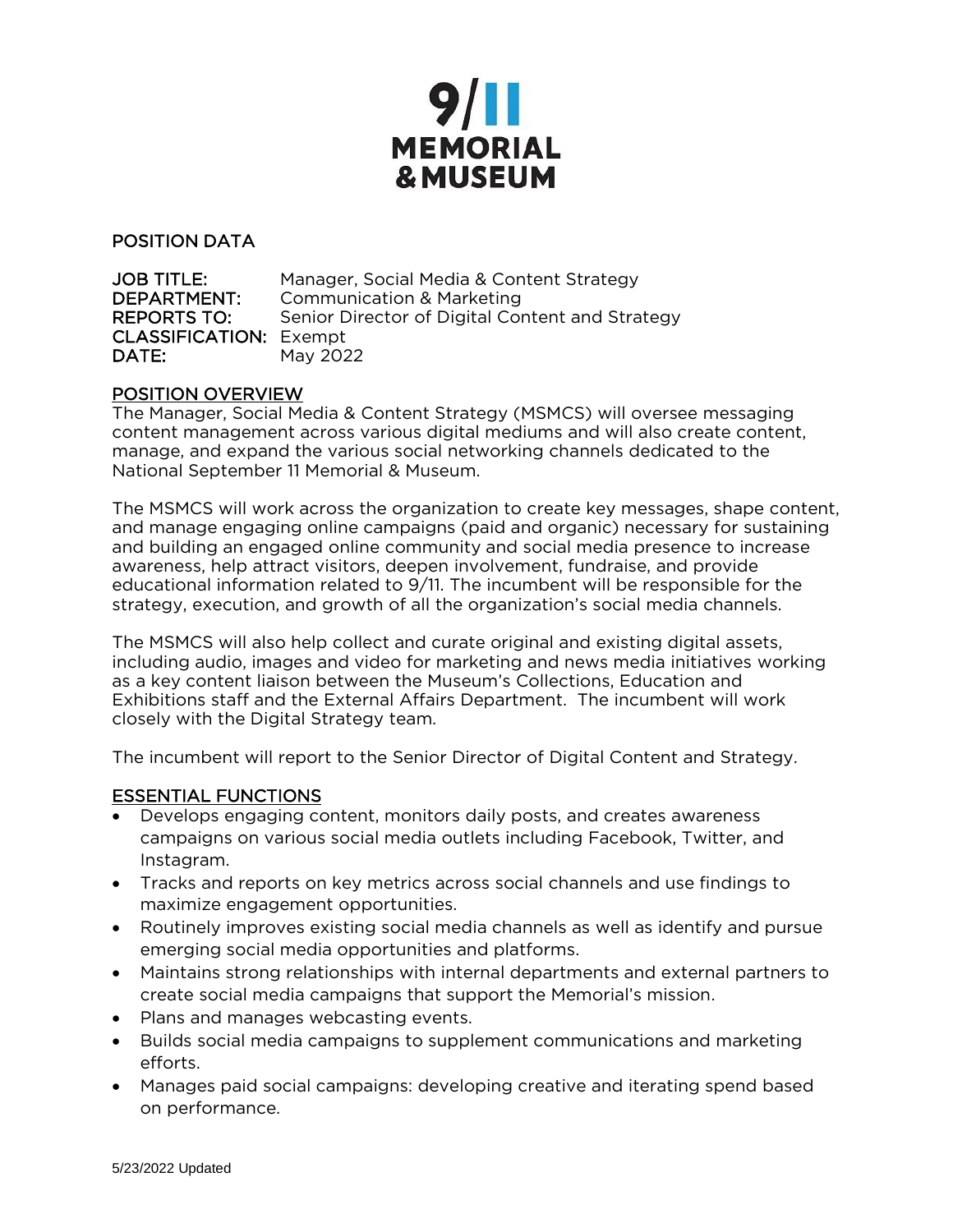- Creates and maintains content calendar for social media platforms.
- Develops and executes content strategies that align and support larger marketing campaigns and increase followers and sales across all major touch points (social, email, web) and advertising integration.
	- $\circ$  Coordinates with web and communications to ensure broader strategic department alignment.
	- o Obtains digital assets, e.g., images, audio, and video, from the Museum collection for marketing campaigns, public awareness, education, and events.
- Helps promote public programs, special events and other initiatives through digital communications.
- Oversees all email campaigns across institution: editing copy and approving timing.

## REQUIRED SUPPORT FOR ORGANIZATIONAL EVENTS

- Participates in the Annual 5K Fundraiser and September 11<sup>th</sup> Commemoration, as assigned.
- Assists with other special projects and events in support of all 9/11 Memorial and Museum, as assigned.

## QUALIFICATIONS/SKILLS REQUIREMENT

- 3-5 years' experience managing content with at least 2 years working in social media
- Must possess strong writing and editing skills and have deep knowledge of social media trends
- Excellent written and oral communications skills
- Ability to build creative social media campaigns
- Experienced marketer with proven expertise in developing and implementing strategic plans.
- A proven track record of executing successful campaigns to increase followers and other KPIs.
- A keen sense of judgment and tact when developing and delivering messages across social networking sites
- Ability to engage meaningfully with a global online community
- Experience with new media and its trends
- Ability to manage multiple projects in a fast-paced, deadline-driven environment
- Familiarity with Canva or other project design tools as well as content management systems such as Drupal or Wordpress a plus

# HOW TO APPLY

- Include job title in the email subject field.
- Please indicate the location where job posting was seen.
- Please submit a resume and cover letter to [911mmcommsjobs@911memorial.org](mailto:911mmcommsjobs@911memorial.org)

# PHYSICAL DEMANDS/WORK ENVIRONMENT

The physical demands and work environment described in this job description are representative of those that the employee will encounter and are expected to meet to successfully perform the essential functions of the job.